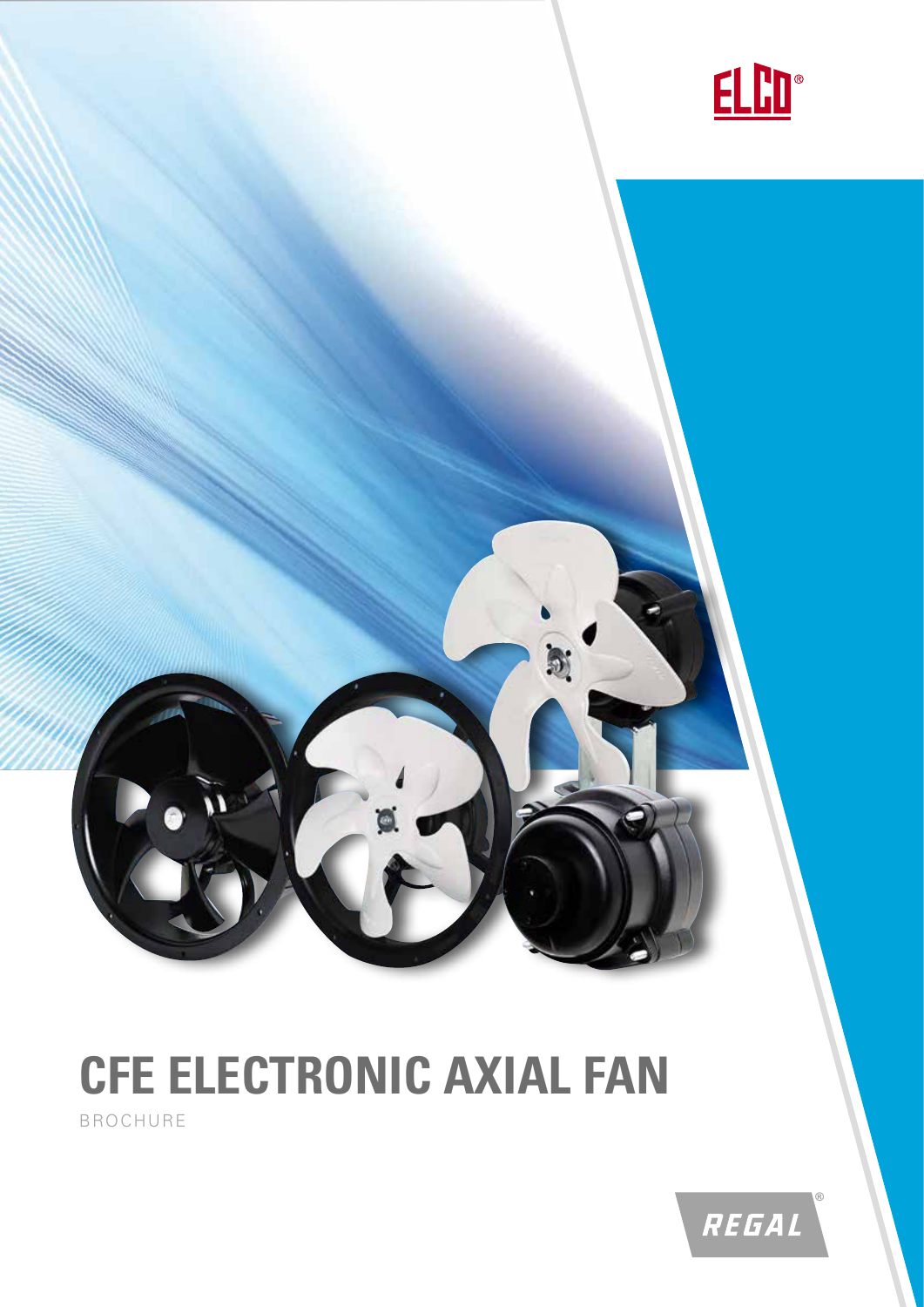## **INTRODUCTION**

#### **COMPANY**

**ELCO**® is one of the few world-wide manufacturers with more than 50 years experience in the production of fans for refrigeration and air conditioning. Its acknowledged leadership is the result of a specific know-how both in the design and inthe manufacturing of fractional horsepower motors allied to an excellent mastership of aeraulic techniques, as well as a range of products that satisfy all the market requirements.

The recent international development of the ELCO Group, whose manufacturing plants are now located in three Continent, represents the best preliminary condition to launch "ELCO solutions" onto an already "global" and not just "domestic/European" market, both as far as integrated solutions or single basic component are concerned.

#### **DESIGN**

The multi decade experience in the design of these particular fans is stored in a huge and unique database that allow us to offer customers a wide range of technical solutions which optimize the selection of the most suitable fan for any single application.

The technical team is provided with CAD and software systems complete with 3D, an advanced laboratory for electric and aeraulic tests, in compliance with AMCA 210- 99 rules, a sound proof room for the noise power test as per UNI EN ISO 3741:2001, "cold" and "tropical" climatic chambers, suitable for the simulation of the real working environment al conditions of the fans.

The "Research and Development" department is engaged in a never ending quest for innovative solutions such as air volumes regulation, energy efficiency improvement and noise level reduction etc. solutions that are often ahead of market requirements.

#### **PRODUCTION**

To satisfy the request from the market, ELCO heavily invested in the production systems that are designed and engineered applying "SIX SIGMA" and "LEAN PRODUCTION" methodologies. The automation of the systems, the handling of minimum lot, the control and training of the teams permits to reach the highest quality standard in the market and to maximize the capability and flexibility of the production.

ELCO's philosophy is to consider the production a continuous improvement process to grant our customers always a higher value product. All the procedures are submitted to real time checking allowing a constant control of the process, making them more efficient. This control enables an optimal employment of the available resources focusing on the reduction of all waste.

#### **PRODUCT**

The compact axial fans type CFE (Electronic Compact Fan) are designed for the use in the industrial and commercial refrigeration and for the climate control.

These fans, controlled by permanent magnet motors, present an higher efficiency compared with the traditional motors granting an energy saving up to 50%. The special design of the fan blade associated to the motor type ECM, supply a global high efficiency in compliance with the new European directive EuP 125/2009.

The motor, with electronics on board, is closed into a diecast aluminum body, specially suitable to work in the most severe environment. The protection IP55 grants a high insulation degree against the penetration of solid and liquid. The power and the signal cables, 0-10 Vdc, are connected to the electronic board with two soldered PG.

The fan blades in thermoplastic or steel, have been designed with the purpose to obtain a compact high efficiency fan with a reduced sound level. The fan, thanks to its electronics, can develop a variable speed through the signal 0-10 Vdc, allowing the energy savings as a function of the environmental conditions. The result is a variable speed fan very efficient able to operate in severe conditions optimizing its performances.

#### **FEATURES**

- Closed motor, protection degree IP55.
- Compact motor with die-cast aluminum, cover closure gaskets and connection box.
- Assembled control card protected against humidity.
- 230V 50/60 Hz
- Starting up with
- Protection against over current, overvoltage and overheating.
- Variable speed through 0-10 Vdc.
- Working temperature -40°C +60°C.
- Insulation class B.
- Fan blades range from 300 mm to 400 mm diameter.

The control card has been designed and realized so that it can work also in the most severe environmental conditions. Is equipped with systems of control and protection that preserve the correct operation of the fan also with voltage peak, electromagnet troubles, bursts and overheating with a system that can reduce the motor power in case of high temperature on the control card.

All ELCO products are designed to give high level quality and long lasting performance. Applying this philosophy to our EC motors we can achieve a life expectancy of more than 60.000 hours in continuous working.

All ELCO motorsare designed and manufactured in compliance with the low tension directive 2006/95/EC and electromagnetic compatibility 2004/108/EC with reference to EN 55014-1, EN 61000-3-2, EN 61000- 3-3 and as per Machinery Directive 2006/42/EC and application of the Standard CENELEC EN 60335-1, EN 60335-2-24, EN 60335-2-80, EN 60335-2-89, EN 60529, EN 60034-1.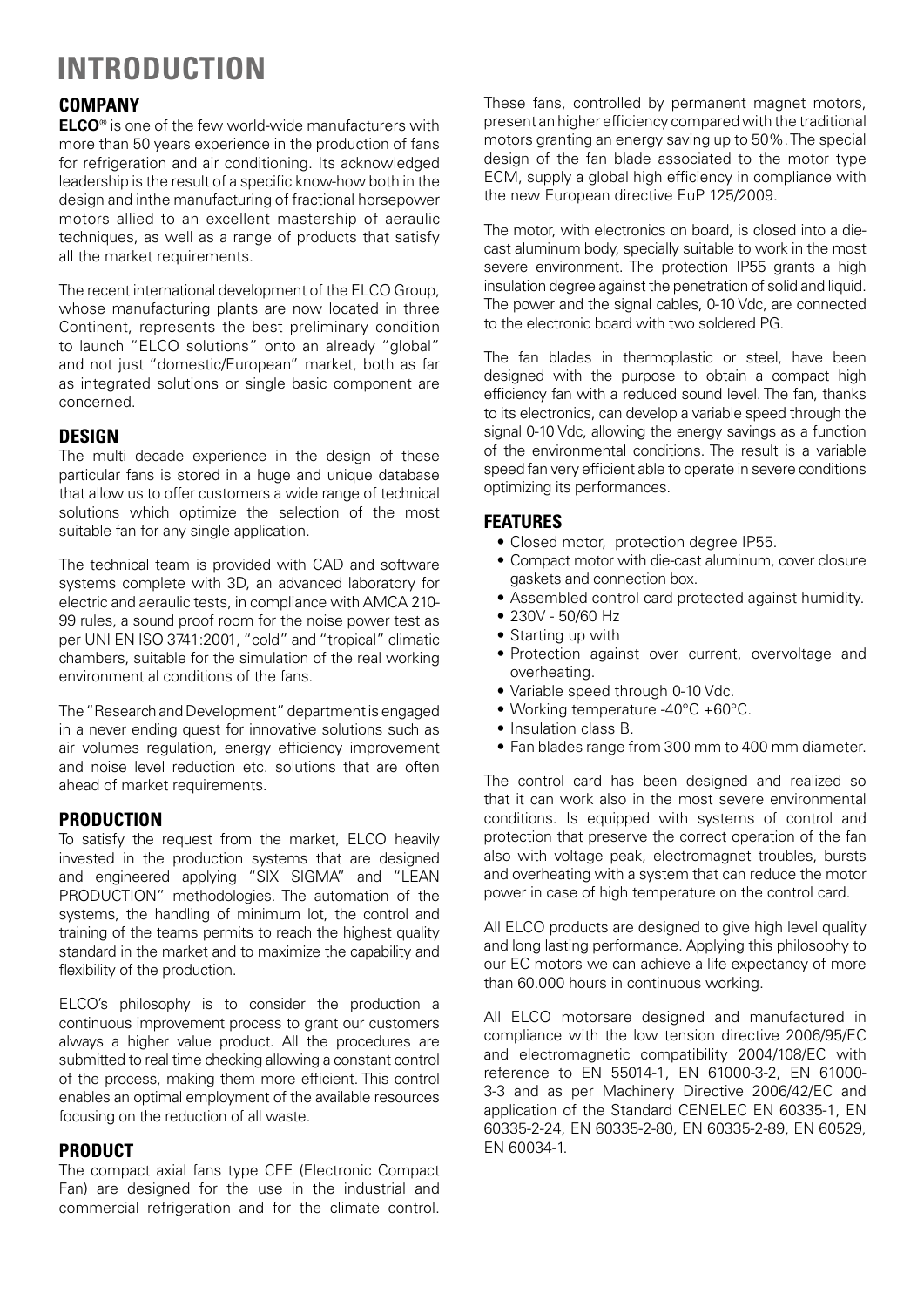### **CONNECTION DIAGRAM**

**ECM HC 2S - ECM HC 2SP**